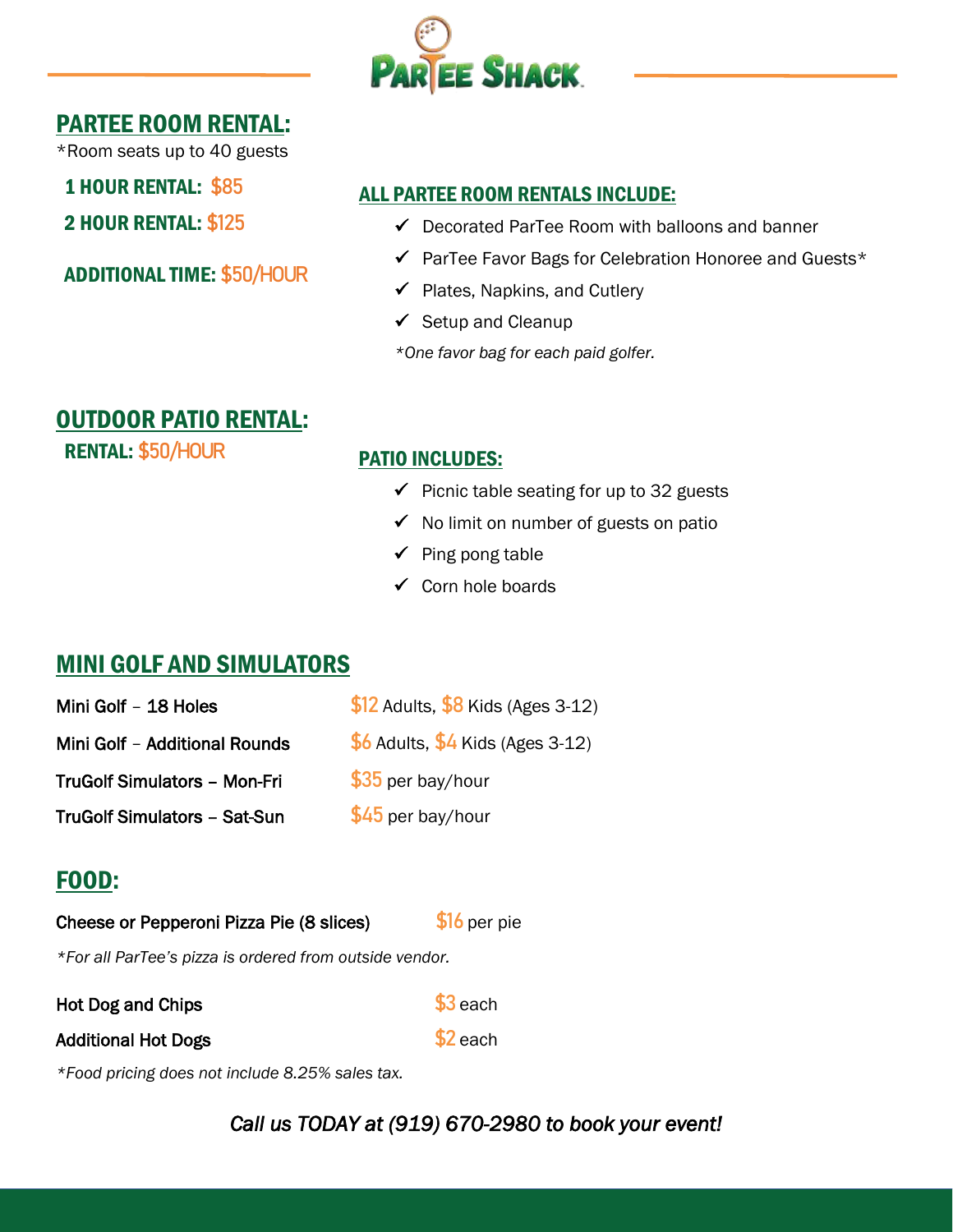

# PARTEE AGREEMENT

#### 1. RESERVATION FEE AND PAYMENT

The ParTee Room reservation fee and/or Patio reservation fee is due at the time of booking to reserve the Private ParTee Room and/or Patio for the requested day and time. This amount is refundable up until 21 days prior to your event. You can pay with credit card over the phone, or you can make payment by cash or card in-person.

The remainder is due on the day of your event.

#### 2. PARTEE ROOM RESERVATION

Your ParTee Room reservation is for the agreed upon time slot. If you think your group will need additional time in the ParTee Room, please let us know at the time of booking. We do NOT guarantee that we will be able to accommodate additional ParTee Room time requests on the day of your event.

Please Note - It typically takes between 1 hour and 1.5 hours to play 1 round of mini golf depending on the size of your group. We suggest playing mini golf after your time in the ParTee Room, or having your guests arrive with enough time prior to your ParTee Room reservation time to play mini golf.

#### 3. FOOD AND BEVERAGE

If you have requested food for your party, guest head count for food will need to be given 2 days prior to your event (unless you are ordering directly from snack bar on the day of your event, then no head count is needed).

#### 4. OUTSIDE FOOD AND BEVARAGE

Outside food and beverage is NOT permitted on site at any time except for cake, cupcakes, cookies, etc.

#### 5. SETUP AND CLEANUP

Our ParTee Crew will have the ParTee Room and/or Patio setup prior to your reservation start time. Cleanup will begin promptly at the end of your reservation time.

Host will be given 15 minutes set-up time prior to their reservation start time. Any additional decorations/items brought in by the host must be removed immediately following the event.

#### 6. DECORATIONS

Pinatas, confetti, cascarones, aerosol silly string, sparklers, glitter, etc. are NOT permitted. Nails, tacks, tape, wire, staples, glue and similar items may NOT be used without consent of ParTee Shack. Candles/Open flames are not permitted except birthday cake candles.

#### 7. GIFTS

If your group is playing mini golf prior to celebrating in the ParTee Room, guests may leave gifts with a ParTee Crew member when they check in. Our ParTee Crew will ensure that all your gifts are placed in the ParTee Room at the start of your ParTee Room reservation.

*\*By paying the reservation fee you are acknowledging that you have read and agree to abide by the policies stated in this agreement.*